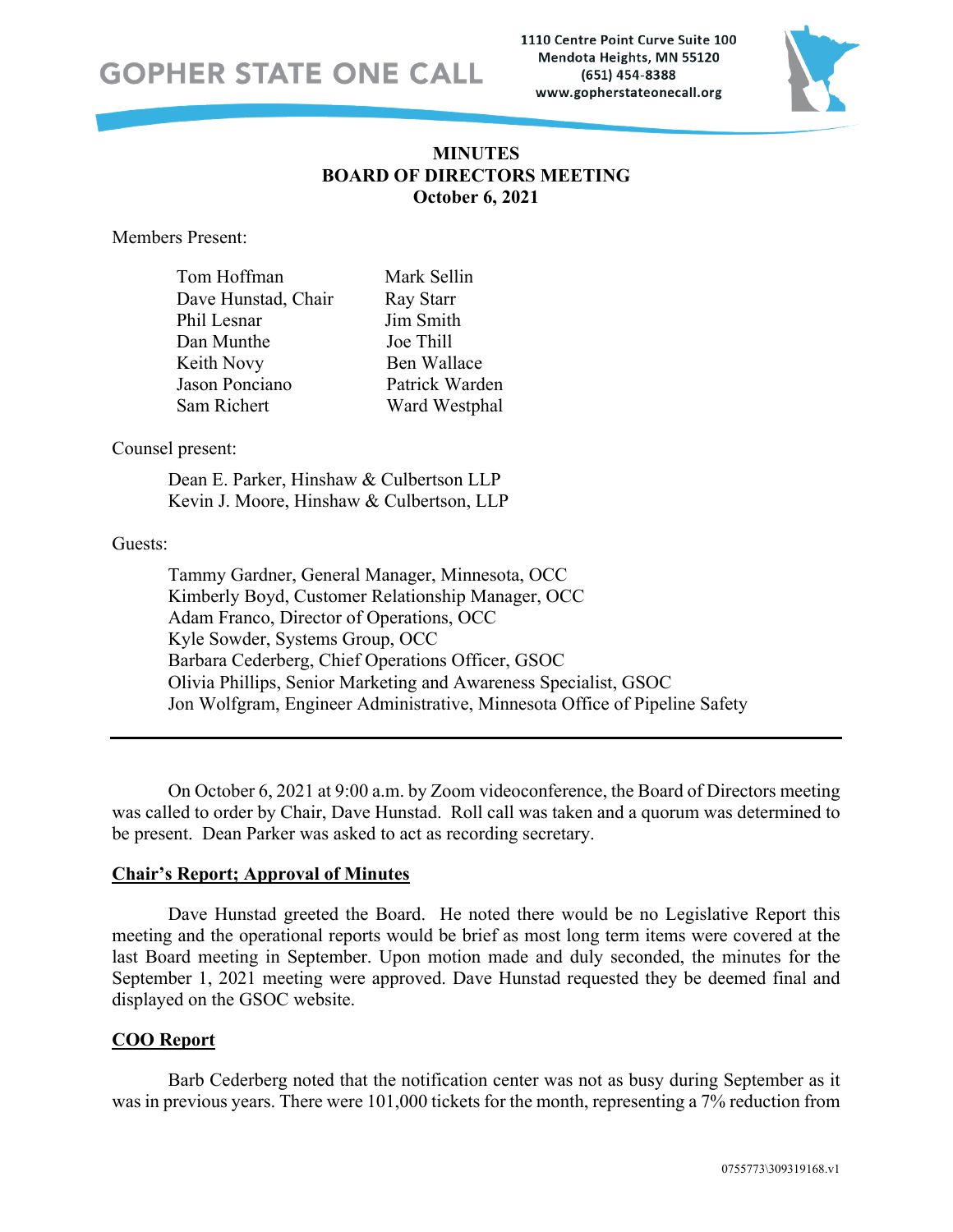# **GOPHER STATE ONE CALL**



2020. Year-to-date ticket volumes are approximately 2.2% lower than those experienced during 2020.

The OCC National Users Group meeting was very informative. There is a new capability being called iVerify which compares the description on the marking instructions against the remainder of information on the ticket. Currently this verification process occurs after ticket release in other States where it is being tried. Barb has requested that OCC look into utilizing iVerify before the ticket is actually released in Minnesota. If this can be done it might replace a substantial amount of manual ticket review.

The underground utility mapping project is garnering increased general interest. Barb is receiving a lot of feedback from around the industry. The consensus seems to be "when, not if" new techniques will be adopted which will assist stakeholders in development of better maps.

Olivia Phillips is now back after leave. Olivia is working on several projects. Pat Warden will work with Olivia on enhancing GSOC's outreach to landscapers. GSOC will make additional efforts to help assure these stakeholders are submitting tickets in an efficient manner appropriate for their respective jobs while not wasting locate resources.

Barb and Tammy Gardner discussed significant reduction in homeowner tickets from 2020. Board member Phil Lesnar pointed out that material shortages and increased retail pricing of materials may have a significant role in lessening the amount of homeowner projects as well as the end of the pandemic. Notwithstanding the substantial reduction from last year, the homeowner ticket volume continues to be greater than that submitted in 2019.

#### **MnOPS Update**

Jon Wolfgram indicated that the transition to the new MnOPS complaint process continues, with MnOPS encouraging stakeholders to attempt to work matters out in the field first, prior to contacting MnOPS with a complaint. MnOPS continues its efforts to hire additional field personnel. MnOPS is also planning its Spring 2022 Safety Conference and hopes that conference will be held in person.

It is expected there will be MS216D Stakeholder Review meetings towards the end of this year. Matters that MnOPS wishes to highlight for discussion as well as possible legislation are on time performance reporting, damage reporting and the viability of GPS locating new utilities going into the ground.

MnOPS is still in the process of analyzing the third quarter damage data and some information is currently on the website.

With respect to enforcement, 10 more notices of potential violation have recently been sent out. Jon Wolfgram also advised that MnOPS is seeing some lack of compliance with the statutory requirement that maps be maintained. MnOPS expects to send an alert out on this topic. There will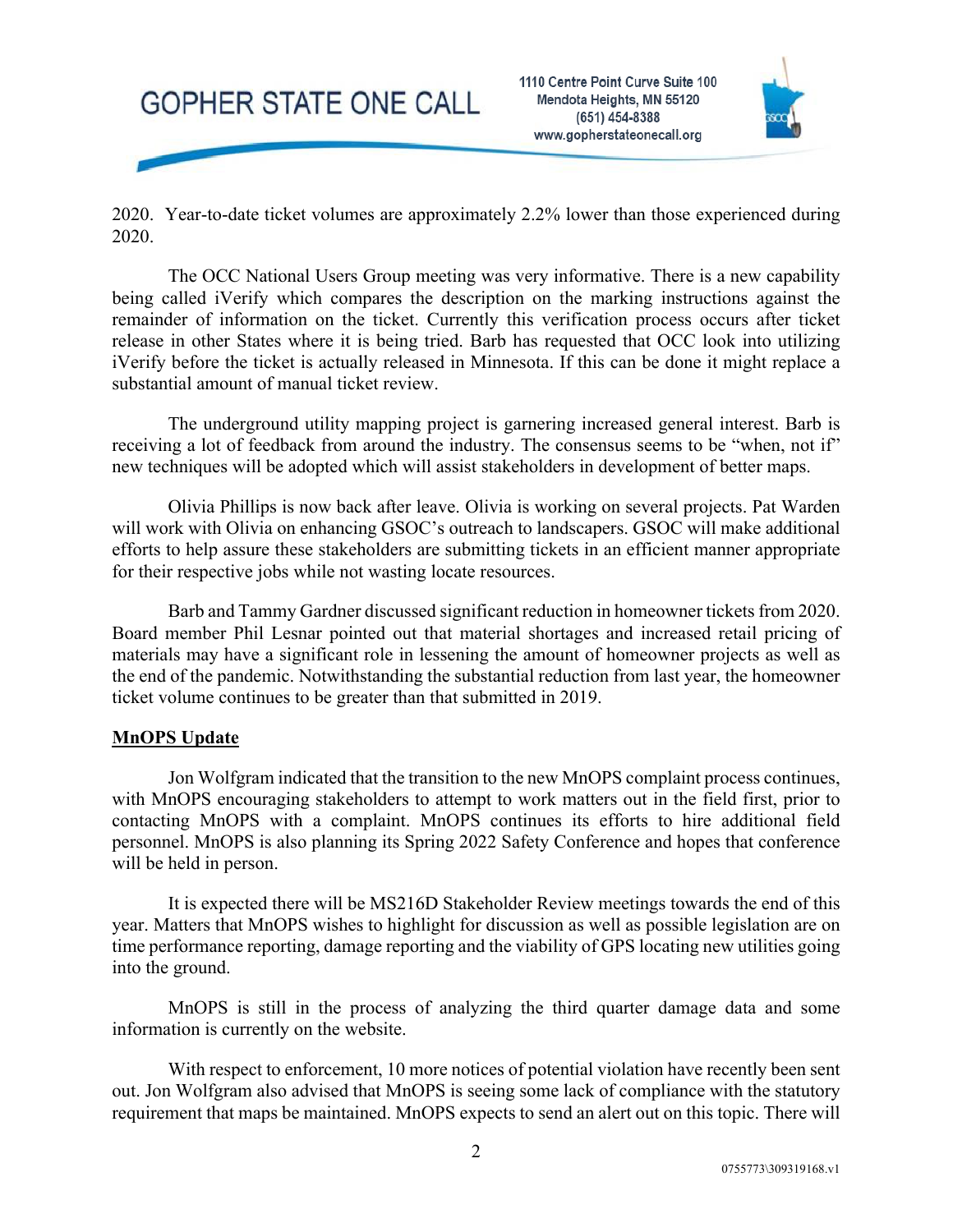## **GOPHER STATE ONE CALL**



be enhancements in the pipeline damage reporting requirement for intrastate pipeline companies which will become effective in 2022.

Finally, Jon confirmed that MnOPS has seen a few instances where a very few contract locators and facility operators are resisting providing multiple locates over a period of time for a single meet ticket. They are insisting that new tickets be filed, which is inconsistent with the intent of a meet.

Board member Keith Novy asked for more specifics as to what would be required of intrastate pipeline operators for on time performance reporting. Jon Wolfgram acknowledged that gas companies would need to meet to talk about how to measure so that reporting from different companies would be consistent providing more useful information for damage prevention decisions.

#### **PR/Awareness Report**

Awareness activities will begin to ramp up again with the pandemic subsiding and return of Olivia Phillips. GSOC did participate in the Day of the Dozer fundraiser and Olivia is currently working on development of the 2022 Awareness Plan. As previously mentioned, one of the initiatives will be targeted towards the landscaping industry.

#### **OCC Report**

Tammy Gardner provided a staffing update. There are 75 total agents with 8 working from the office. A new training class was started in mid-September.

September saw a slight decrease in overall tickets. There is over a 20,000 decrease in homeowner tickets year-to-date, which explains the overall reduction. The industry has continued its strong use of online ticket submissions. The overall percentage is even slightly ahead of last year.

The notification center continues to perform map updates as a part of its ongoing efforts to improve its maps. Over 9,150 updates have been implemented so far this year. Parcel data is being added for Anoka County. The notification center anticipates a number of winter projects including additional outreach to convert users not using the latest software release to the nxt software, contacting top volume callers to explain the advantage of utilizing the online ticket submission system and development and deployment of short videos which show how to use the various tools on the online ticket submission system ITIC. The notification center will also attempt to update all users contact information.

Adam Franco provided the Board with an update to the website analytics project. The idea will be that the collected analytics will be updated every 15-30 minutes so a user will be able to see ticket counts and other information on the GSOC website almost as they occur. OCC's IT staff